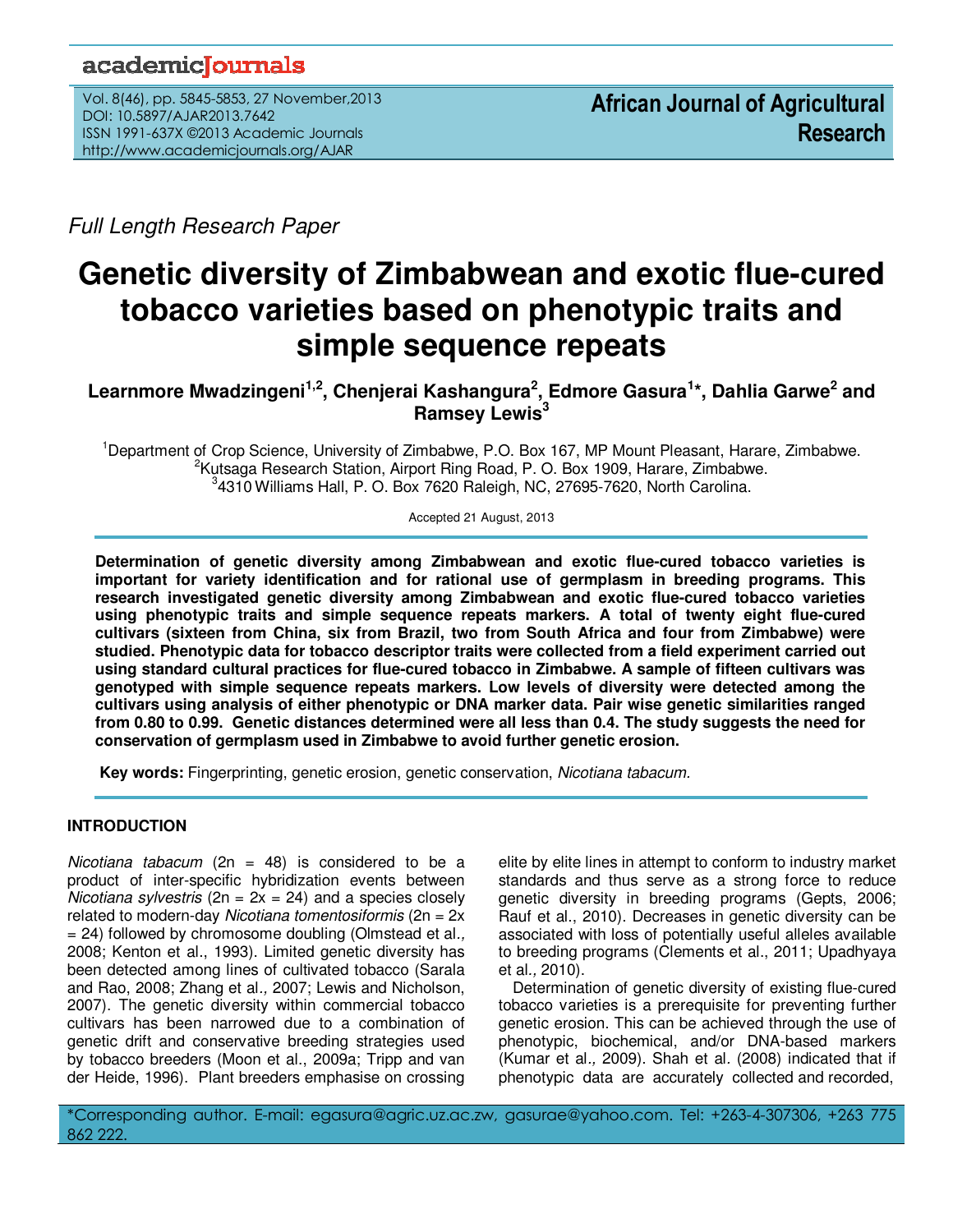they can provide diversity information which is nearly equivalent in usefulness to that obtained using DNAbased markers. Characterization of N. tabacum at the molecular level has been improved by the introduction of molecular maker techniques such as simple sequence repeats (SSR) markers (Ovesna et al., 2002; Zhang et al., 2006). SSR markers for tobacco have become the most commonly used because they are highly polymorphic, co-dominant, relatively cheap, and reproducible (Semagn et al., 2006). Furthermore, a dense genetic map of tobacco based on SSR markers has been developed and some markers linked to traits of interest have been reported (Bindler et al., 2007). In fluecured tobacco genetic diversity studies, most researchers have emphasized the use of DNA based markers (Lewis and Nicholson, 2007; Sarala and Rao, 2008; Moon et al., 2009b). Brown (2008) however, encouraged the analysis of genetic diversity at both phenotypic and molecular levels.

Information on the genetic relatedness of Zimbabwean and exotic flue-cured tobacco germplasm is necessary for variety identification, and for rational use of germplasm in breeding programs (Clements et al., 2011). Lewis (2007) for example, emphasised the need for an examination of different sources of genetic diversity affecting resistance to various strains of PVY which induce variable reactions across various tobacco genotypes. In addition, Eigenbrode and Trumble (1994) stressed the importance of diversity for breeding for plant stress resistance and stated that crop improvement can be achieved through introduction of pathogen resistance genes from ex situ germplasm collections. The objective of the current study was to investigate genetic diversity of Zimbabwean and exotic flue-cured tobacco varieties using phenotypic and microsatellite marker data and to compare the two data sets for their effectiveness in grouping tobacco cultivars.

#### **MATERIALS AND METHODS**

#### **Plant materials and phenotypic evaluation**

Twenty eight flue-cured tobacco cultivars from four different countries were characterized at the phenotypic level. The names and origins and attributes of the 28 varieties studied are shown in Table 1. The 28 cultivars were evaluated in a randomized complete block design with three replications at the Kutsaga Research Station, Harare, Zimbabwe, during the 2011/2012 growing season. Kutsaga Research Station is located at latitude 17° 55' S and longitude 31° 08' E and at an altitude of 1479 m above sea level. Average annual rainfall ranges from 750 to 950 mm and mean summer temperature is 32°C while the mean winter temperature is 18°C. Soils at Kutsaga Research Station are on average light textured sand loamy which are deep and permeable. The actual site at which the study was carried out had granite sands which had the following parameters: pH 5.39, electrical conductivity 26, calcium 0.80 meq/100 g, magnesium 0.33 meq/100 g, sodium 0.08 meq/100 g, potassium 0.03/100 g, iron 134 µg/g, manganese 19 µg/g, copper 1 µg/g, zinc 3 µg/g, initial mineral nitrogen 25 µg/g and phosphate 64 µg/g. Plots consisted of single rows of 32

plants with 1.20 m inter-row and 0.56 m in-row spacing, respectively. Tobacco transplant production and field plot maintenance were performed according to tobacco production recommendations for Zimbabwe (Mazarura and Asher, 2011). Curing was done following the recommendations by CORESTA (1994a) and CORESTA (1994b).

Data on potato virus Y (PVY) incidence and severity was collected 74 days after transplanting and was indexed using the scoring system by the Cooperation Center for Scientific Research Relative to Tobacco (CORESTA)'s phytopathology group (2008). This was followed by the collection of the lengths and widths of both the largest and penultimate leaves on ten plants per plot for all replications, 94 days after transplanting. The middle leaf angles from the stems and plant heights (cm) were measured and recorded at 120 and 127 days post-transplanting, respectively. Data on root-knot nematode infestation was scored on ten plants per plot for all replications at 165 days post-transplanting using the scoring system of Daulton and Nusbaum (1961), with a rating of 0 for noninfested and a rating of 8 for severely infected. After harvesting and curing plot yields were determined and quality was assessed using the Tobacco Industry and Marketing Board's official tobacco classification system for Zimbabwe (Tobacco Industry and Marketing Board, 2012). Percent nicotine and percent reducing sugars were determined for the cured leaves in middle stock position (fifth and sixth reaping) on plot basis using analytic methods recommended by CORESTA (1994a) and CORESTA (1994b), respectively. In brief, the percent nicotine determination was based on spectrophotometric measurement at three wavelengths of 236, 259 and 282 nm of a steam distillate of ground cured leaf tobacco using a Perkin Elmer Lamda 25 UV/ Vis Spectrophotometer with the use of the measurements at 236 and 282 nm for interference correction. The percent reducing sugars were determined by water extraction prior to the removal of interfering phenolic substances with saturated barium hydroxide and zinc sulphate (10%) precipitation. The tobacco extract was then reacted with a known amount of Somogyi solution. The copper II ions in the Somogyi solution are reduced to copper I with reducing sugars. After filtration the excess unreacted copper ions were read on a Varian Spectra 100 atomic absorption spectrophotometer at a wavelength of 324.8 nm.

#### **Simple sequence repeats marker genotyping**

A subset of fifteen cultivars was selected for microsatellite marker analysis. The subset was selected in such a way that all local and both South African varieties were included (these were few) and that Brazil and each of the two Chinese provinces were represented by two closely related and one distant flue-cured tobacco variety according to the phenotypic clustering. The sweet potato cultivar 'Brondal' was used a taxonomically divergent check. The cultivars included in the subset for molecular analyses are indicated by asterisks in Table 1.

Sixteen previously published microsatellite marker primer pairs (Table 2) were selected based upon previously published polymorphic information content (PIC) and genomic location (Bindler et al., 2011; Davalieva et al., 2010) and were used to genotype the subset of fifteen cultivars. Primer pairs, Taq DNA polymerase (Super-Therm 250U), 25 mM  $MgCl<sub>2</sub>$ , and buffer (10 X) were obtained from Inqaba Biotech in South Africa. All other reagents were supplied by Sigma Aldrich (St. Louis, MO, USA).

DNA was isolated from leaves of plants of the selected cultivars using the CTAB procedure according to Doyle and Doyle (1987). Using a GeneAmp PCR system 9700 thermal cycler, PCR reactions were performed in 50 µl final volumes containing 10 x PCR buffer, 0.2 mM dNTPs, and 10 pmol of each forward and reverse primer, 1 U of Taq polymerase  $(5 \mu/\mu l)$ , 1.5 mM MgCl<sub>2</sub> 50 ng of template DNA, and 32.7 µl of ultra pure water. PCR conditions consisted of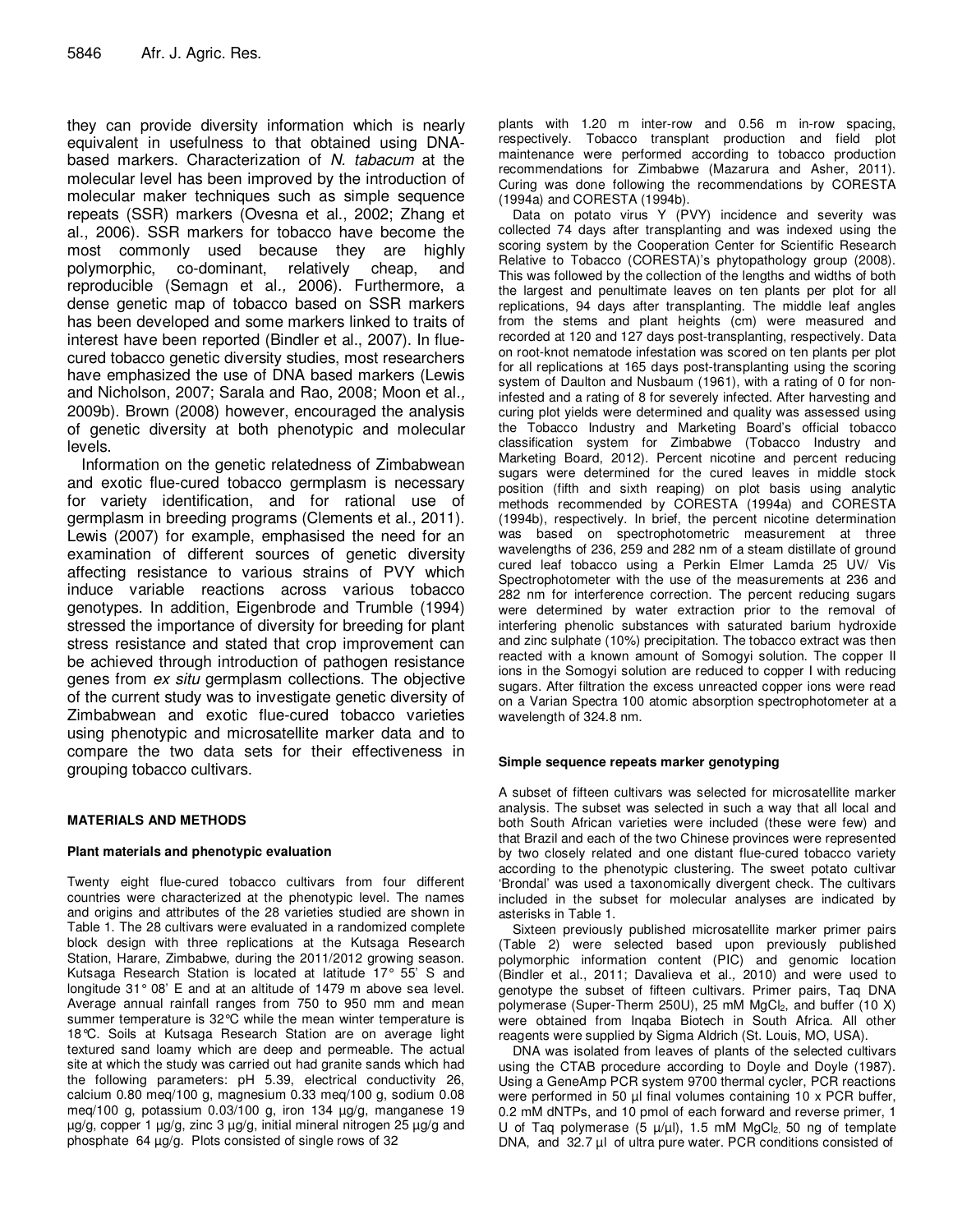| Variety                       | <b>Country of origin</b> | Variety                   | Country of origin |
|-------------------------------|--------------------------|---------------------------|-------------------|
| LH 48/34*                     | South Africa             | Red flower and big dollar | China (Sichuan)   |
| LH 43/34*                     | South Africa             | Cuibi No. 1               | China (Sichuan)   |
| DM 466*                       | Brazil                   | Nanjiang-3                | China (Sichuan)   |
| <b>DVH 301</b>                | Brazil                   | Jiucaiping-2              | China (Guizhou)   |
| DVH 2101*                     | Brazil                   | Guiyan-201                | China (Guizhou)   |
| AOV 405*                      | Brazil                   | Zhongyan-90*              | China (Guizhou)   |
| <b>AOV 708</b>                | Brazil                   | Guiyan No.11*             | China (Guizhou)   |
| <b>AOV 911</b>                | Brazil                   | $H80A*$                   | China (Guizhou)   |
| Yunyan 85                     | China (Sichuan)          | 98                        | China (Guizhou)   |
| Yunyan 87                     | China (Sichuan)          | Guanghuang-35             | China (Guizhou)   |
| Yunyan 97*                    | China (Sichuan)          | $K$ RK26 $*$              | Zimbabwe          |
| Zhongyan 103*                 | China (Sichuan)          | T66*                      | Zimbabwe          |
| Zhongyan 100                  | China (Sichuan)          | $KE1*$                    | Zimbabwe          |
| Nanjiang 3 Hao(ex-Liangshan)* | China (Sichuan)          | <b>KM10*</b>              | Zimbabwe          |

**Table 1.** List of varieties which were characterized at Kutsaga Research Station.

Cultivars with \*'s were those contained in the subset that was genotyped. Sichuan and Guizhou are Chinese provinces where the cultivars were obtained.

**Table 2.** Forward (F) and reverse (R) sequences of the SSR primer pairs used to genotype selected flue cured tobacco cultivars.

| <b>Primer name</b> | Sequence 5'-3'                                              | <b>Primer name</b> | Sequence 5'-3'                                            |
|--------------------|-------------------------------------------------------------|--------------------|-----------------------------------------------------------|
| PT20172            | F: ACACCTCCTTCTTCCTGC<br>R: CCAAAATGGTTCACTGGA              | PT30077            | F: CTTCCTCTGCCACCTTTCAG<br>R: GCTTCCATAGTTGGTAAAGCCA      |
| PT30392            | F: CGAGGACGATGTAAATGCTT<br>R: GCTAAGCTTGAAATCACATTCA        | PT30096            | F: GAAGTTTCAAAGTAGCACCAACAA<br>R: GCACCCTATTTGGTCTCCC     |
| PT30021            | F: CATTTGAACATGGTTGGCTG<br>R: CTCAACTCTCGTCGCTCTTG          | PT30274            | F: GACAGCTAAGCTAATAACAGTAAATG<br>R: GGACTTTGGAGTGTCAAATGC |
| PT30480            | F: AAAGGGAAACATGGACATTG<br>R: TAGGCGAGATTGTGGGATTC          | PT50519            | F: TCGAATCAAATTATGTCGATGG<br>R: CCAACTGAATTACCCGTTACC     |
| PT20242            | F: TCCAAAGTTGGACCAGAA<br>R: GTCCTACATGGGGCTCTT              | PT54294            | F: ACGTCTCTGTTGAAACCTGC<br>R: GCCATCCCAAGAGAAACAAA        |
| PT30378            | F: TCAAATGAGGGTTGTAGCCA<br>R: TGCAATGGCTACACAAGAAGA         | PT51635            | F: TGTTATCACAACTCGACATTTATGAG<br>R: GGCCTTGTCATCATATTGGG  |
| PT30144            | F: TGATTTGTATTGACAGCGTGAAG<br>R: TTGTTTAGTTACCCTATTTGACTTGC | PT51299            | F: TAACCCGCGCAACAAACTAT<br>R: TGACATTGTATAGCCGCTCTC       |
| PT20445            | F: CAAGAACAATGTGTCAACTGTGAA<br>R: ATGGCAAAATGTTGCATCTC      | PT30292            | F: AAGACAGATTGGTGCGGAAC<br>AGCACTTGGACAGGCGAATA<br>R:     |

The primers were selected from the primer lists of Bindler et al. (2011) and Davalieva et al. (2010).

an initial denaturation step at 94°C for 10 min, 35 amplification cycles of denaturation at 94°C for 10 s, primer annealing at 55°C for 45 s, DNA extension at 72°C for 1 min and a final extension at 72°C for 20 min. PCR products were separated on 1.5% agarose gels (80 min at 110 volts and 2 amps). Amplified bands were recorded as binary data, where the presence of each reproducible polymorphic DNA band at a particular location on the gels was scored as a 1, while its absence was indicated by a 0.

#### **Data analysis**

Multivariate analysis of variance (MANOVA) for the phenotypic traits was carried out using Genstat 14 (Harding and Payne, 2011). The total number of marker fragments, the number of polymorphic loci, and the band size ranges for each marker were recorded for primer evaluation and quantification of molecular diversity. The data was used to calculate the proportion of polymorphic loci using the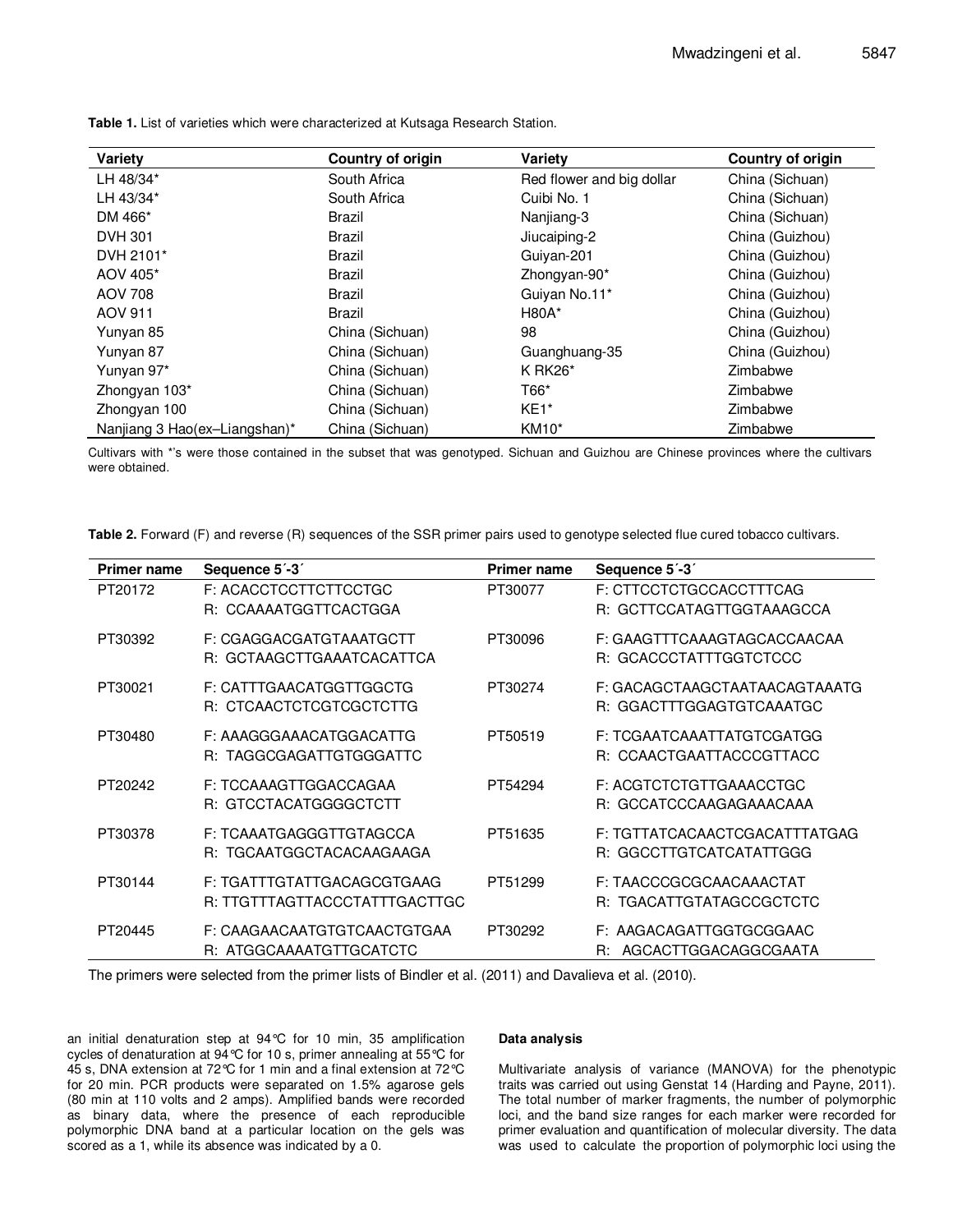formular;  $P = n_{pi}/n_{total}$ ; where P is the proportion of polymorphic loci,  $n_{\text{pi}}$  is the number of polymorphic loci, and  $n_{\text{total}}$  is the total number of loci. The average number of alleles per locus was also calculated by dividing the sum of all detected alleles in all loci by the total number of loci. The genetic distances (GDs) between the closest and most distant varieties were calculated using the formula;  $GD =$ 1– 2Nij/(Ni + Nj) by Nei and Li (1979), where Nij is the number of fragments common to accessions i and j, and  $Ni + Ni$  is the total number of fragments in accessions i and j. The UPGMA (unweighted paired group method using arithmetic averages) based similarities were produced to determine relatedness among the fifteen flue-cured tobacco varieties. Hierarchical cluster analysis of the phenotypic, molecular (SSR), and combined (phenotypic and SSR marker) data were carried out to produce dendrograms using Euclidean's distance with the UPGMA algorithm (Harding and Payne, 2011).

## **RESULTS**

## **Analysis based on phenotypic data**

Multivariate analysis of variance (MANOVA) using the phenotypic data indicated significant differences ( $P \leq$ 0.05) among varieties for each of the traits studied. The Chinese varieties, H80A and Guanghuang 35, exhibited the highest nicotine levels of 2.66 and 2.56%, respectively. Zimbabwean varieties, KRK 26 and T66, were the least affected by root-knot nematodes with nematode severity ratings of 0.9 and 0.4, respectively. LK48/34 was the shortest cultivar (46 cm tall), while Guiyan 11 (85 cm) and H80A (90 cm) were the tallest. Generally, local cultivars exhibited the highest values for yield, quality, and other measured agro-morphological traits. The varieties tested also exhibited differential responses to PVY. All the varieties were affected by PVY, but the South African varieties had the highest percentage of unaffected plants while the Zimbabwean, KRK 26, was among the most affected varieties. The Chinese cultivar, Red flower and Big Dollar, had the least percentage of necrotic spots.

Hierarchical cluster analysis showed that the varieties from the four different countries had genetic similarities ranging from 0.92- 0.99 (Figure 1). Clustering at the 94.5% level of similarity produced ten groups comprised of four major groups and six minor groups. The cultivars Zhongyan 90, H80A, Yunyan 97 and Juicaiping 2 (each of Chinese origin) as well as KM10 and T66 (from Zimbabwe) were isolated from the rest of the cultivars at about a 93.8% degree of similarity. Of the major groups at the 0.94 similarity level, the first cluster contained the two South African cultivars and one Brazilian variety, DVH 2101. Of the South African varieties, LK43/34 was closely associated with DVH 2101. The second cluster contained all the Brazilian varieties except DVH 2101 and also contained the local yield check, KRK 26, which was closely associated with the Brazilian variety AOV 911. These varieties also clustered together with four Chinese varieties (one originating from Guizhou Province and the other from Liangshan Tobacco Company in Sichuan

Province). The fourth major group consisted of three Chinese varieties from the Liangshan Tobacco Company (Nanjiang 3, Yungyan 85 and Zhongyan 100) and one from the Guizhou Province (Nanjiang-3 Hao).

## **Analysis based on microsatellite markers**

Of the sixteen primer pairs tested on the subset of 15 cultivars, four produced monomorphic bands and were not used for genetic diversity analysis. Complete information for the primer pairs producing polymorphisms is provided in Table 3.

Genetic distance (GD) which was found between the Zimbabwean variety T66 and the South African variety LK 43/34 was; GD = 1-2(17) / (33+23) = 0.39 while the genetic distance (GD) which was noted between the Zimbabwean varieties, KRK 26 and T66, was;  $GD = 1$ - $2(33) / (33+36) = 0.04$ .

Based on the microsatellite marker data, seven clusters with only three major groups were produced at the 0.82 level of similarity (Figure 2). The first group was comprised of the Zimbabwean varieties (KRK 26 and T66). The two South African varieties were clustered together in the second group. The third cluster consisted of the Zimbabwean variety KM10 and all Brazilian varieties as well as three Chinese varieties from the Liangshan Tobacco Company and one variety, H80A, from the Guizhou Province. The other three varieties (the Zimbabwean cultivar, KE1, and two Chinese varieties, Zhongyan 90 and Guiyan 11) joined the rest of the fluecured tobacco varieties to make one major cluster at the 0.8 level of similarity. Brondal was distantly attached to the flue-cured tobacco varieties at about a 0.5 level of similarity.

### **Combined analysis of phenotypic and microsatellite marker data**

The UPGMA similarity matrix based on combined molecular and phenotypic data (Figure 3) indicated the cultivars T66 and LK 43/34 to be the most distantly to each other (similarity  $= 0.65$ ), while cultivars T66 and KRK 26 were found to be the most similar (similarity  $=$ 0.94).

Results from a combined analysis of the molecular and phenotypic data revealed the tobacco varieties from the four different countries to be closely related with genetic similarities ranging from 0.80 to 0.94 (Figure 3). At these levels of similarity, clustering based on country of origin was more evident.

## **DISCUSSION**

The significant phenotypic trait differences that were observed indicated that all the measured characters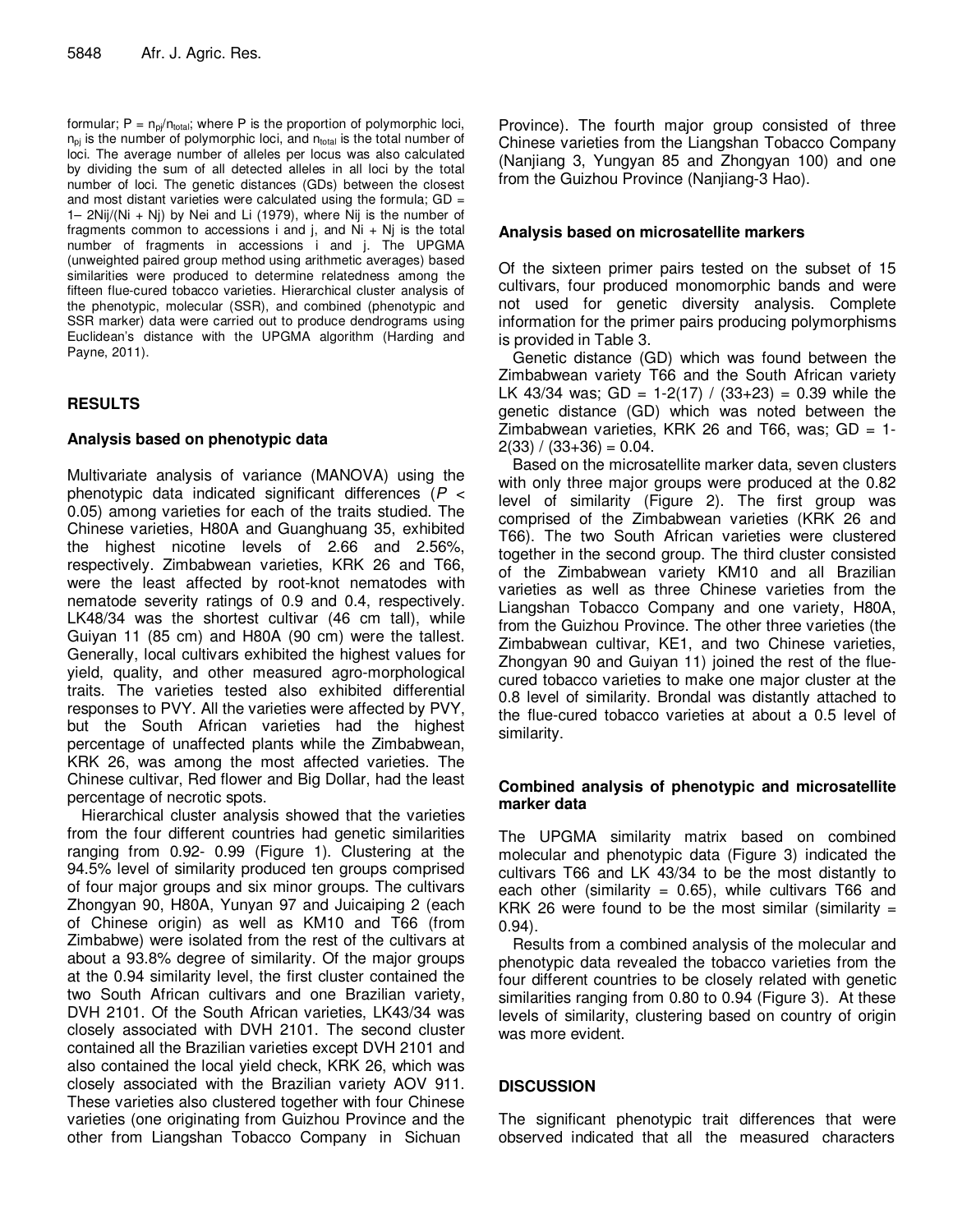

South African,  $\bullet$  Brazillian,  $\bullet$  Chinese,  $\triangleright$  Zimbabwean

**Figure 1.** Dendrogram generated by the UPGMA method based on phenotypic characters measured on 28 tobacco varieties.

might be useful for genetic diversity studies. This was in agreement with the findings by Shah et al. (2008) who also reported significant phenotypic differences among different flue-cured tobacco varieties. Cultivars H80A and Guanghuang 35 might be useful as breeding materials for increasing percent nicotine since they exhibited the highest percentages for this alkaloid. The Zimbabwean varieties KRK 26 and T66 might be useful as sources of resistance to root-knot nematodes, as these were found

to be the most resistant. The incidence of PVY-induced necrotic spots was lowest for the Chinese cultivar, Red Flower and Big Dollar, suggesting the potential value of this germplasm as a donor of alleles affecting tolerance to this virus. For yield, cured leaf quality, and other agronomic traits, the local varieties were generally superior to all other studied materials.

The observed phenotypic differences might be attributed to slight sequence dissimilarities in the relevant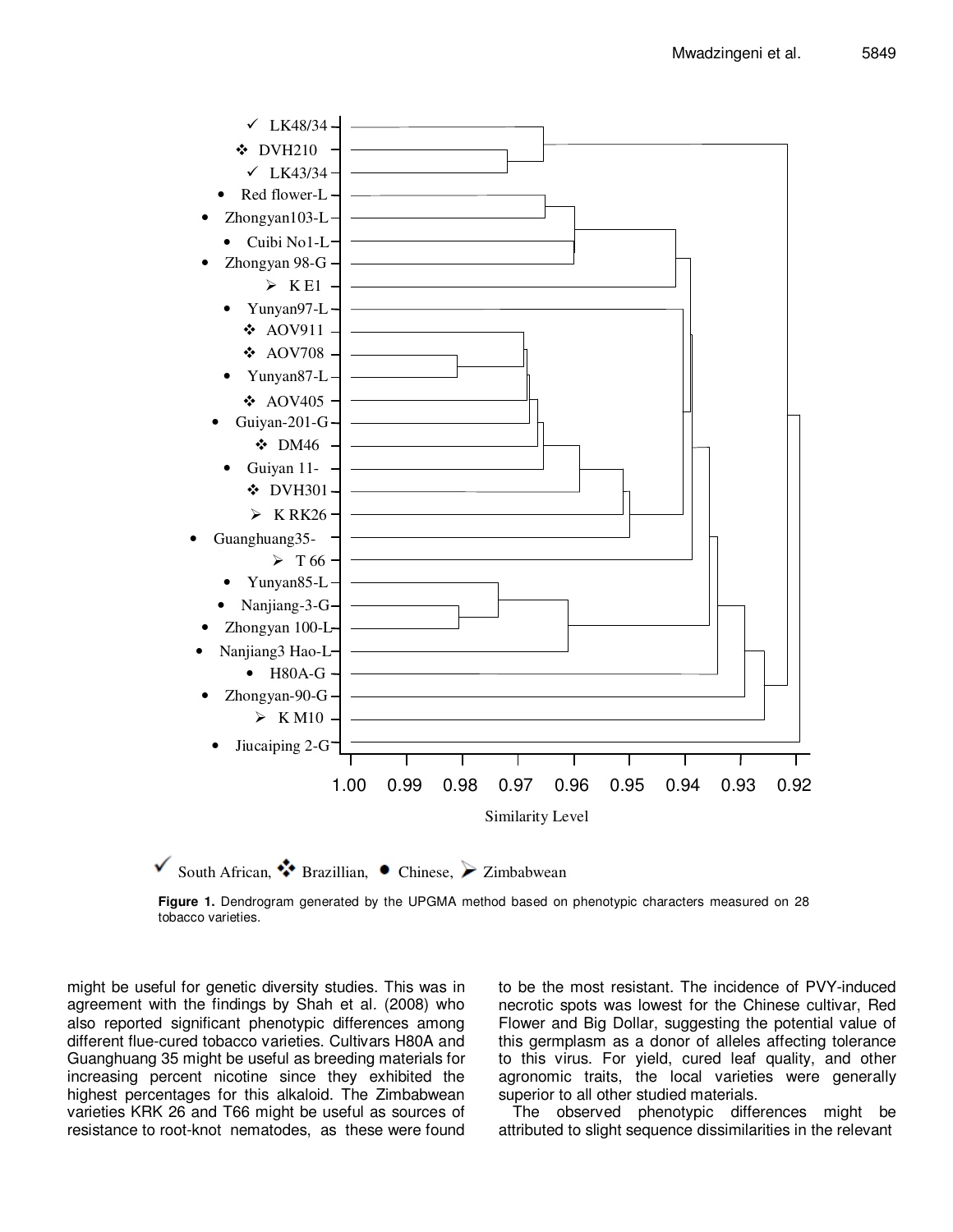| <b>Marker</b> | No. of<br>alleles | No. of polymorphic<br>alleles | <b>Proportion of</b><br>polymorphic alleles | Rate of polymorphism<br>(< 99%) | Size range<br>(bp) | Average number<br>of alleles |
|---------------|-------------------|-------------------------------|---------------------------------------------|---------------------------------|--------------------|------------------------------|
| PT30021       | 10                | 10                            | 100                                         | Yes                             | 50-1100            | 5                            |
| PT30480       | 3                 | 2                             | 67                                          | Yes                             | 150-900            | 5                            |
| PT30292       | 6                 | 6                             | 100                                         | Yes                             | 50-1000            | 5                            |
| PT50519       | 5                 | 5                             | 100                                         | Yes                             | 100-900            | 5                            |
| PT20378       | 4                 | 4                             | 100                                         | Yes                             | 150-1000           | 5                            |
| PT30005       | 2                 | 2                             | 100                                         | Yes                             | 100-800            | 5                            |
| PT54299       | 3                 | 3                             | 100                                         | Yes                             | $50-150$           | 5                            |
| PT30077       | 6                 | 4                             | 67                                          | Yes                             | 100-120            | 5                            |
| PT30096       | 5                 | 2                             | 40                                          | Yes                             | 400-500            | 5                            |
| PT51635       | 2                 | 2                             | 100                                         | Yes                             | 100-900            | 5                            |
| PT20712       | 5                 | 4                             | 80                                          | Yes                             | 50-150             | 5                            |
| PT32072       |                   |                               | 100                                         | Yes                             | 100                | 5                            |

**Table 3.** Data for 12 primer pair combinations that produced polymorphisms within the subset of fifteen studied cultivars.

genes and/or perhaps variation in gene expression. Most economically important traits are complex and influenced by multiple genes, however, and they can also be influenced by environmental conditions (Yang et al., 2007; Kumar et al., 2009). The identification of allelic polymorphism for the majority of the microsatellite primer pairs tested indicated their potential value for genetic diversity studies.

Multivariate cluster analysis indicated limited genetic diversity among Zimbabwean and exotic flue-cured tobacco varieties with genetic similarities ranging from 0.80 to 0.99 for the three cluster analyses performed. This was confirmed by the short genetic distances  $( $0.4$ )$ obtained from the molecular data. The very narrow range of phenotypic and molecular diversity observed among the flue-cured tobacco varieties from the four different countries is possibly due to (1) a genetic bottleneck caused during the evolution of the amphidiploid N. tabacum species, and (2) conservative breeding strategies used by breeders of various market classes of tobacco. Strict quality requirements generally cause breeders to tend not to make crosses between lines of different market classes. A high degree of genetic similarity among flue-cured tobacco cultivars around the world has also been reported by other researchers. These include Yang et al. (2007) who detected >70% genetic similarity among different tobacco lines, and Yang et al. (2007) who reported low genetic diversity among flue-cured tobacco varieties in China. Arslan and Okumus (2006) also indicated limited genetic diversity among tobacco varieties in eastern Anatolia.

The possible cause of clustering of Chinese varieties together with Brazilian varieties and the Zimbabwean cultivar KRK 26 which was observed using phenotypic data is that most breeding materials that are used around the world are ultimately derived from materials originating from the United States. For example, many modern cultivars around the world are derivatives of popular U.S.

flue-cured cultivar K326.

The two separate dendrograms produced using only phenotypic data or only marker data did not show any clear clustering of the flue-cured tobacco varieties according to their geographic origin. Similar patterns were also noted by Zhang et al. (2007) in a study which characterized flue-cured tobacco cultivars based on RAPD and AFLP markers. This may suggest that meeting stringent world market requirements is one of the major concerns of plant breeders, thus resulting in materials from different countries being directed towards common characteristics required by the market as was also suggested by Gepts (2006).

When the combined data set was analyzed, however, some increased congruency was observed with country of origin. This suggests that most varieties from the same country may be sharing common ancestry. This may also be due to both natural and artificial selection in favour of the prevailing environmental and climatic conditions of their regions of origin as was also noted by Sarala and Rao (2008). Liu and Zhang (2008) also suggested that different breeding efforts for specific biotic and abiotic conditions in a particular country can result in some materials from the same country being concentrated in the same cluster.

The restricted genetic diversity among cultivated tobacco varieties could imply that there could be merit in utilizing external material to improve some quantitative traits such as leaf yield and quality. Some genes coding for resistance to some biotic and abiotic stresses might be exploited (Lewis, 2007).

Some experimental factors, however, may have contributed to the narrow genetic diversity observed in the molecular diversity analysis. The narrow genetic diversity observed at the molecular level may possibly have been affected by the few number of molecular markers used. Increasing the number of primer pairs could help to identify additional variation existing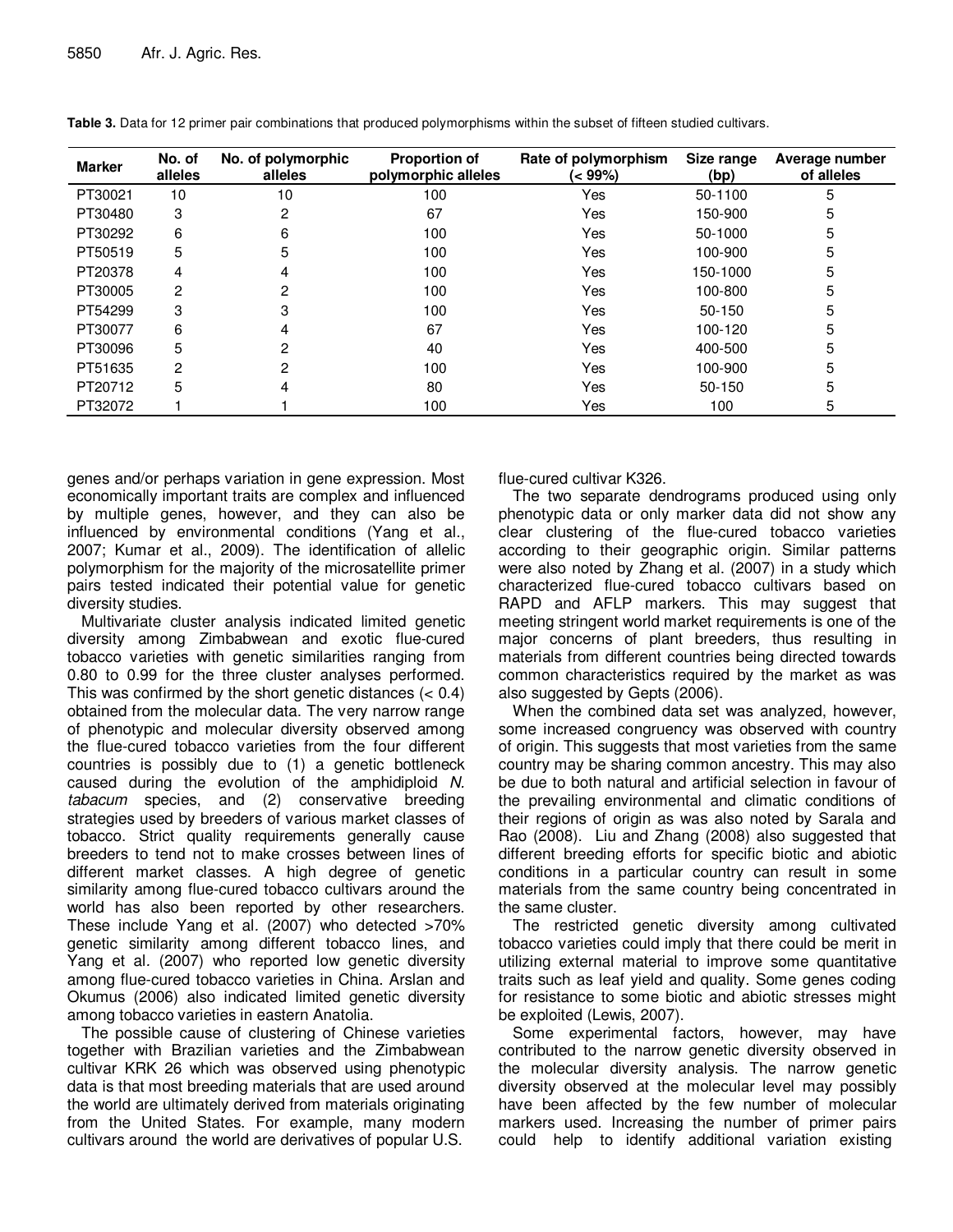

**Figure 2.** Dendrogram generated by UPGMA analysis of microsatellite marker polymorphisms detected for fifteen tobacco accessions.

between the studied cultivars.

Results from multivariate analysis using phenotypic and molecular marker data confirmed similar but not identical clustering. Clustering based on SSR markers proved to be more sensitive than based on phenotypic markers

since the former resulted in clustering from a 0.8 level of similarity, while the later clustered varieties from about a 0.91 level of similarity. The molecular results also had much influence on the cluster analysis using the combined data. The clustering based on the combined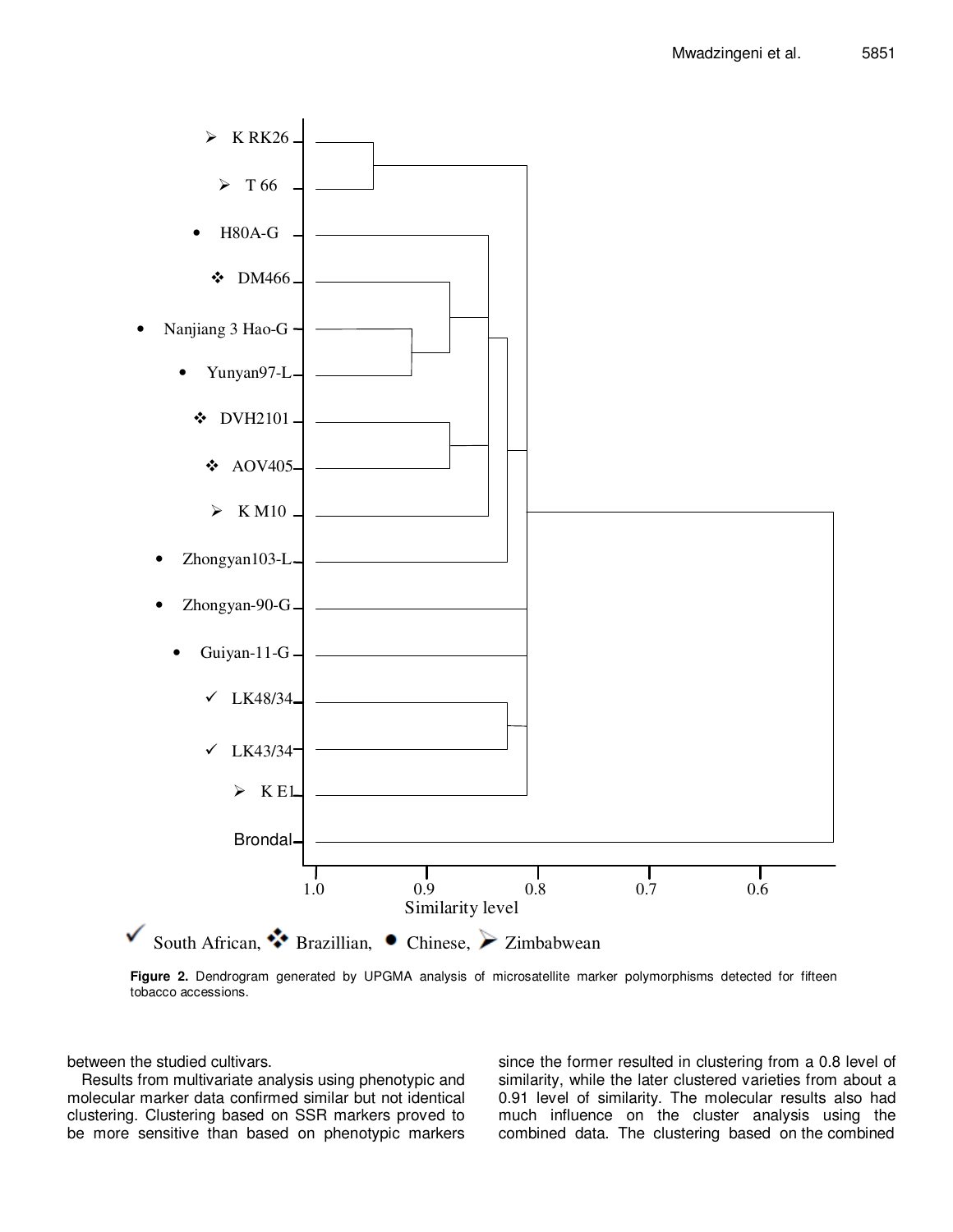

**Figure 3.** Dendrogram generated by UPGMA analysis of combined molecular and phenotypic data for 15 tobacco varieties.

data was more similar to that produced using the marker data only. Poehlman and Sleper (1987) ascribed slight differences between phenotypic and molecular clustering to environmental influence on the performance and phenotypes of quantitative traits. This might suggest the value of using of only molecular marker data for diversity analysis in future studies. Such data is free from environmental influence and is more economical than a

combined analysis.

There is limited phenotypic and molecular diversity among Zimbabwean and exotic flue-cured tobacco varieties. Breeding programs are, therefore, recommended to rely on local varieties as primary sources of valuable alleles affecting economically important quantitative traits such as yield and cured leaf quality. Breeders are encouraged to conserve varieties